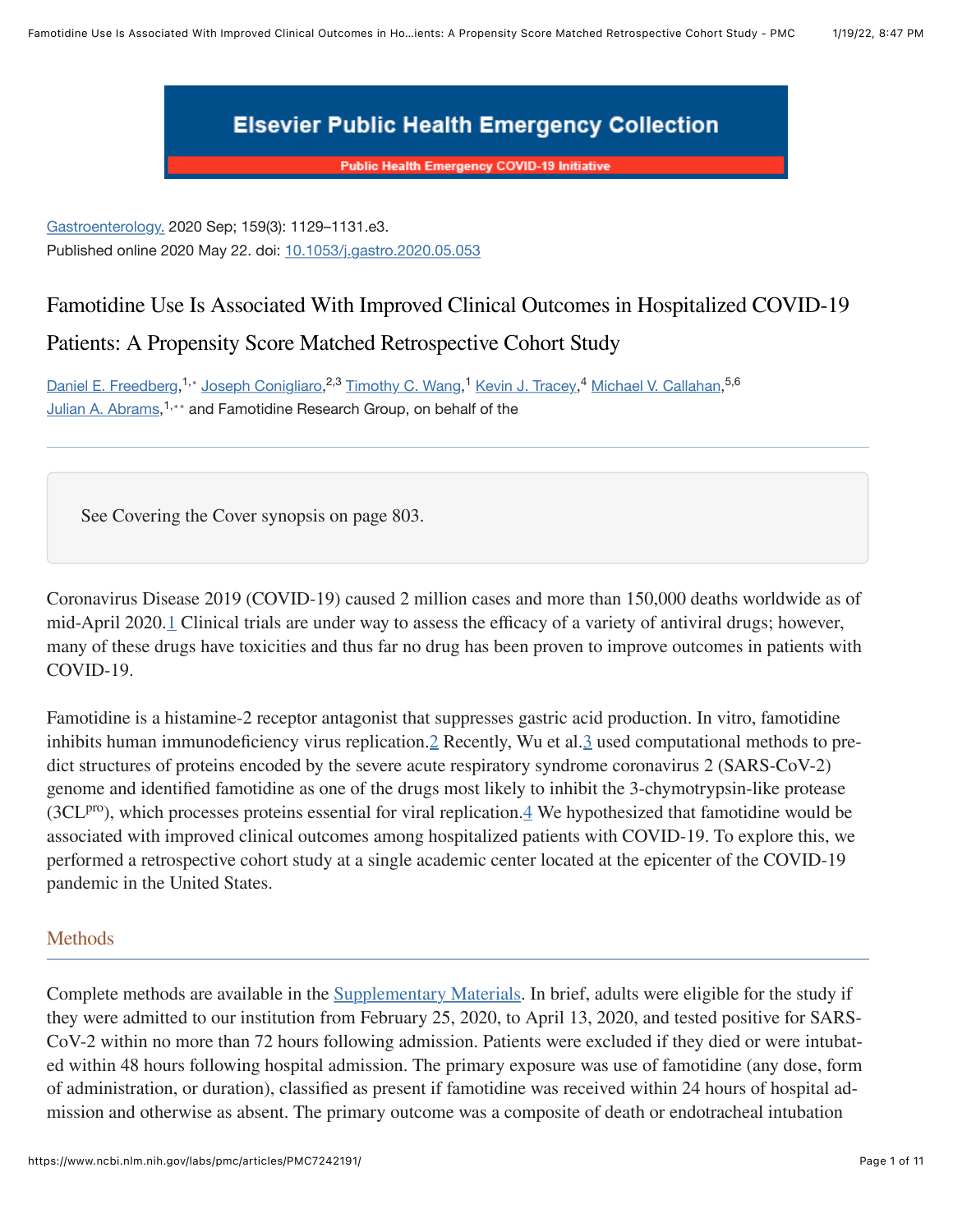from hospital day 2 to day 30 (intubation-free survival). This follow-up period avoided immortal time bias be‐ cause the exposure was classified based on the 24-hour period after hospitalization and the at-risk period began on hospital day 2. Cox proportional hazards modeling was performed on the full cohort, and a matched subset was examined with propensity scoring matching to balance baseline characteristics based on use of famotidine.

#### **Results**

#### Population and Use of Famotidine

A total of 1620 patients met criteria for analysis, including 84 patients (5.1%) who received famotidine within 24 hours of hospital admission. Home use of famotidine was documented on admission medication reconcilia‐ tion in 15% of those who used famotidine while hospitalized compared with 1% of those who did not  $(P \leq$ .01). Twenty-eight percent of all famotidine doses were intravenous; 47% were 20 mg, 35% were 40 mg, and 17% were 10 mg. Famotidine users received a median 5.8 days of drug for a total median dose of 136 mg (63– 233 mg). There were minimal differences comparing patients who used famotidine with those who did not, and balance between the groups was further improved after propensity score matching ([Supplementary Table 1](https://www.ncbi.nlm.nih.gov/labs/pmc/articles/PMC7242191/table/tblS1/)).

#### Death or Intubation

A total of 142 (8.8%) patients were intubated and 238 (15%) died; 340 (21%) patients met the composite study outcome. In crude analysis, use of famotidine was significantly associated with reduced risk for the composite outcome of death or intubation [\(Figure 1](https://www.ncbi.nlm.nih.gov/labs/pmc/articles/PMC7242191/figure/fig1/) A, log-rank  $P < .01$ ). This association was driven primarily by the re-lationship between famotidine and death ([Figure 1](https://www.ncbi.nlm.nih.gov/labs/pmc/articles/PMC7242191/figure/fig1/) *B*, log-rank  $P < .01$ ) and when those who died before intubation were excluded, there was no association between use of famotidine and intubation ( $log-rank P = .40$ ). After adjusting for baseline patient characteristics, use of famotidine remained independently associated with risk for death or intubation [\(Supplementary Table 2,](https://www.ncbi.nlm.nih.gov/labs/pmc/articles/PMC7242191/table/tblS2/) adjusted hazard ratio 0.42, 95% confidence interval [CI] 0.21–0.85) and this remained unchanged after propensity score matching to further balance the covariables (hazard ratio 0.43, 95% CI 0.21–0.88).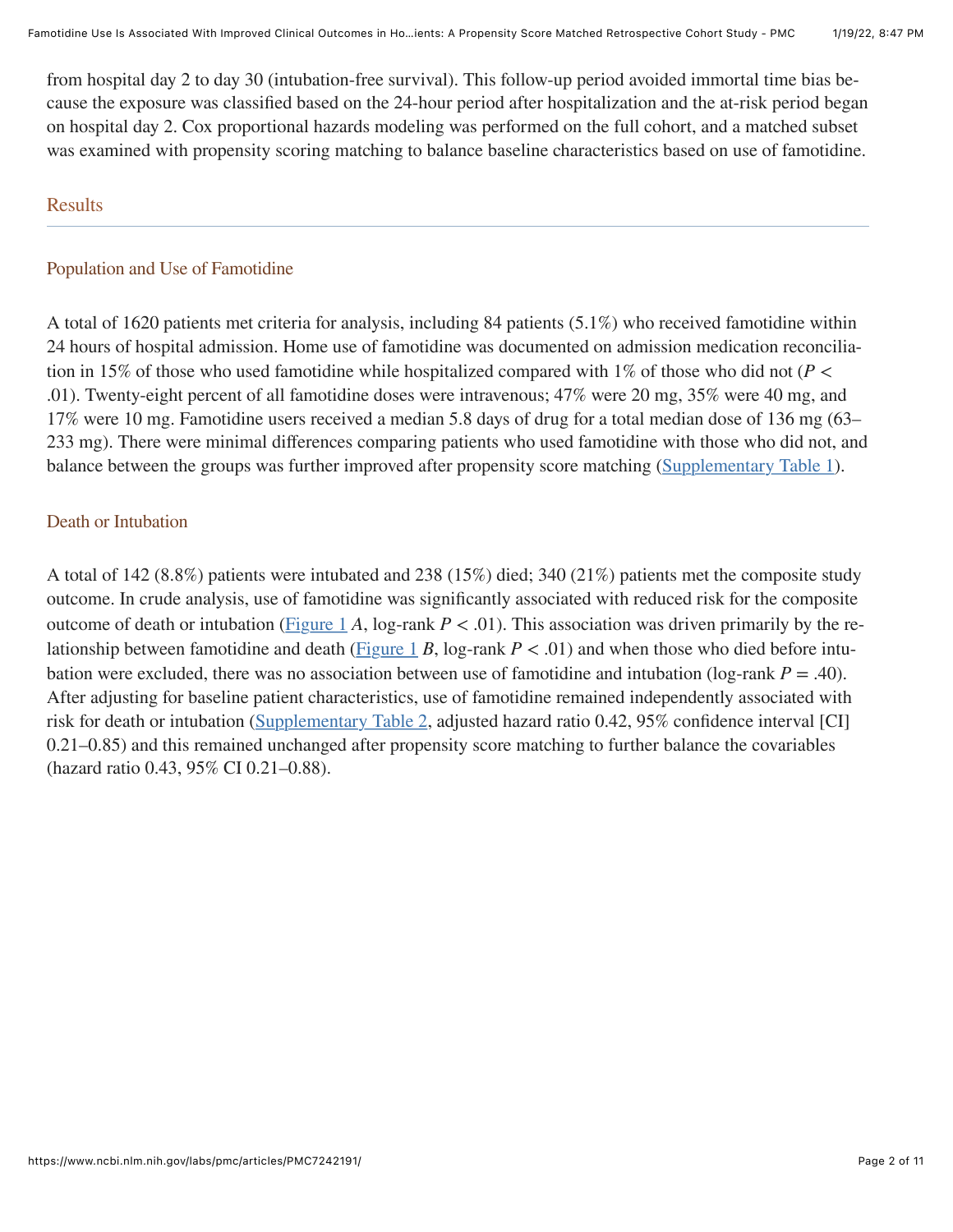

#### [Figure 1](https://www.ncbi.nlm.nih.gov/labs/pmc/articles/PMC7242191/figure/fig1/)

Kaplan-Meier plot showing (*A*) intubation-free survival and (*B*) survival through a maximum of 30 days after hospital admission, stratified by use of famotidine. Patients were included in the study if they survived without intubation for 2 days following hospital admission. Use of famotidine was classified as present if it was received within the first 24 hours following hospital admission (any dose, form of administration, or duration) and otherwise as absent. The at-risk time began on hospital day 2 (indicated with a *dashed red line*) and patients were followed until hospital day 30. This study design avoided potential for immortal time bias because the exposure was classified before the start of the at-risk period.

#### Additional Analyses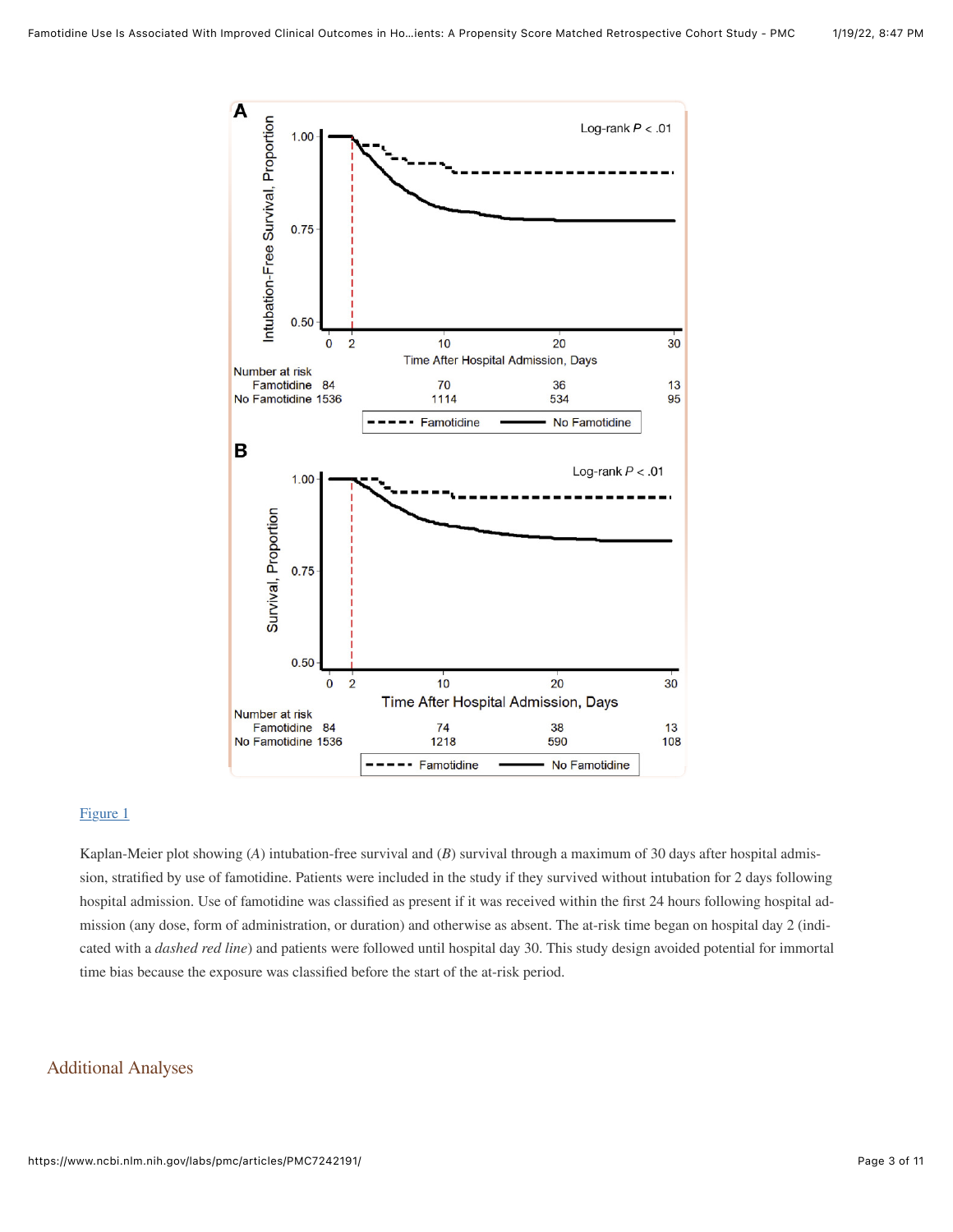Use of proton pump inhibitors (PPIs) was analyzed because PPIs are also gastric acid suppression medications with similar indications as famotidine. There was a no protective effect associated with use of PPIs (adjusted hazard ratio 1.34, 95% CI 1.06–1.69). Next, 784 patients without COVID-19 who were hospitalized during the same study period were analyzed; among these patients, famotidine was not associated with reduced risk for death or intubation (24 deaths or intubations,  $log-rank P = .70$ ). The maximum plasma ferritin value during the hospitalization was assessed to address the hypothesis that, by blocking viral replication, famotidine reduces cytokine storm during COVID-19. Median ferritin was 708 ng/mL (interquartile range 370–1152) among users of famotidine vs 846 ng/mL (interquartile range 406–1552) among nonusers (rank-sum  $P = .03$ ).

### **Conclusions**

This retrospective study found that, in patients hospitalized with COVID-19, famotidine use was associated with a reduced risk of clinical deterioration leading to intubation or death. The study was premised on the assumption that use of famotidine represented a continuation of home use, but documentation of why famotidine was given was poor. The results were specific for famotidine (no protective association was seen for PPIs) and also specific for COVID-19 (no protective association in patients without COVID-19). A lower peak ferritin value was observed among users of famotidine, supporting the hypothesis that use of famotidine may decrease cytokine release in the setting of SARS-CoV-2 infection. A randomized controlled trial is currently under way [to determine whether famotidine can improve clinical outcomes in hospitalized patients with COVID-19 \(NC](https://clinicaltrials.gov/ct2/show/NCT04370262)-T04370262).

Famotidine has not previously been studied in patients for antiviral effects, and there are limited relevant prior data. An untargeted computer modeling analysis identified famotidine as one of the highest-ranked matches for drugs predicted to bind 3CL<sup>pro</sup>, [3](#page-10-2) a SARS-CoV-2 protease that generates nonstructure proteins critical to viral replication.[4](#page-10-3) In the 1990s, histamine-2 receptor antagonists including famotidine were shown to inhibit human immunodeficiency virus replication without affecting lymphocyte viability in vitro. $2 \cdot 5 \cdot 6$  $2 \cdot 5 \cdot 6$  $2 \cdot 5 \cdot 6$  $2 \cdot 5 \cdot 6$  $2 \cdot 5 \cdot 6$ 

There are limitations to the study. It was observational, and we cannot exclude the possibility of unmeasured confounders or hidden bias that account for the association between famotidine use and improved outcomes. No samples were gathered, and mechanism cannot be directly assessed. Finally, this was a single-center study, which may limit generalizability of the findings.

In sum, in patients hospitalized with COVID-19 and not initially intubated, famotidine use was associated with a 2-fold reduction in clinical deterioration leading to intubation or death. These findings are observational and should not be interpreted to mean that famotidine has a protective effect against COVID-19. Randomized controlled trials are under way.

#### Acknowledgments

The authors thank Dr Michael Wigler and Dr Richard Axel for useful suggestions.

# Appendix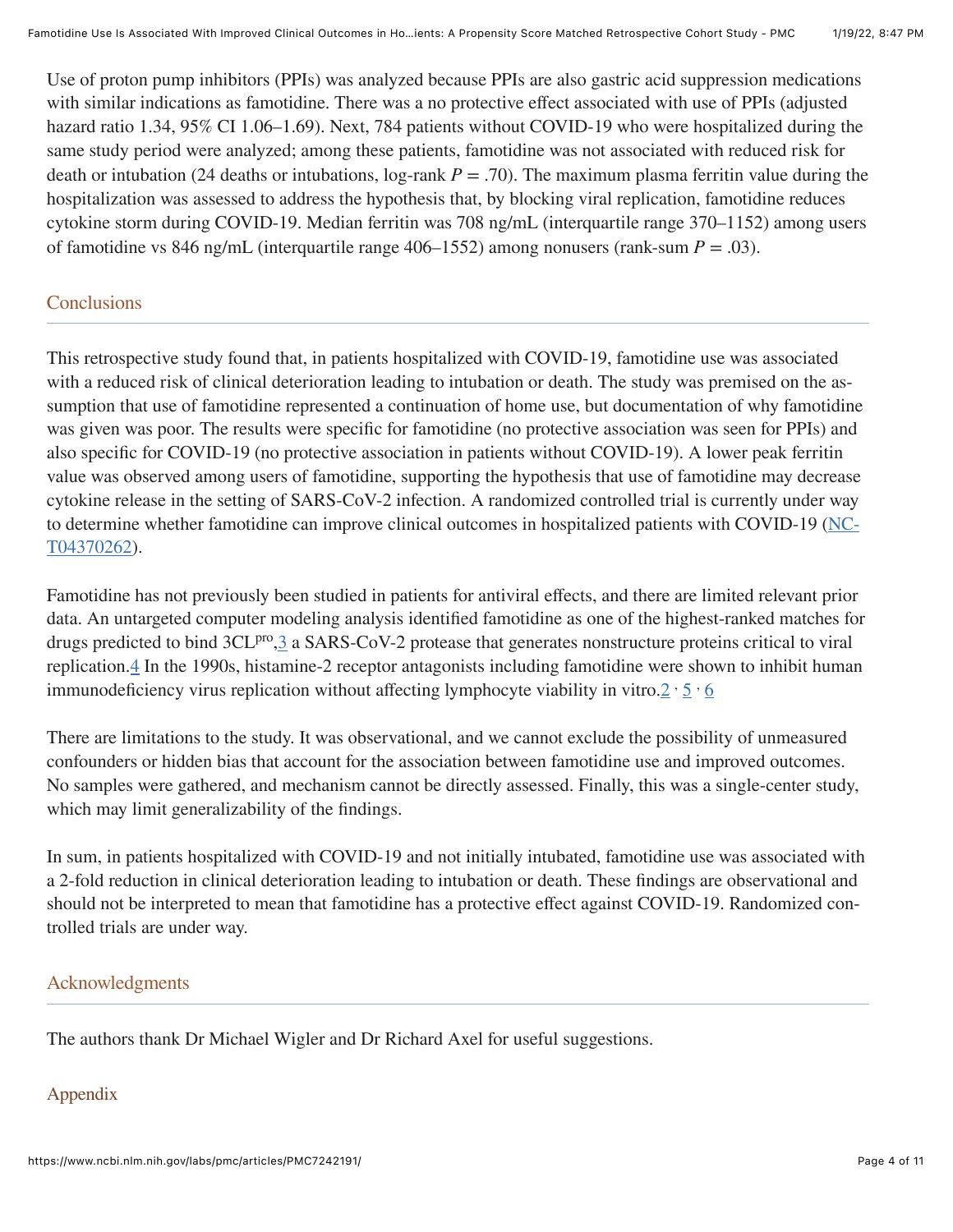Additional members of the Famotidine Research Group

Magdalena E. Sobieszczyk, MD, MPH (Division of Infectious Diseases, Columbia University Irving Medical Center-New York Presbyterian Hospital, New York, New York), David D. Markowitz, MD (Division of Diges‐ tive and Liver Diseases, Columbia University Irving Medical Center-New York Presbyterian Hospital, New York, New York), Aakriti Gupta, MD, MS (Division of Cardiology, Columbia University Irving Medical Cen‐ ter-New York Presbyterian Hospital, New York, New York), Max R. O'Donnell, MD, MPH (Division of Pul‐ monary, Allergy, and Critical Care Medicine, Columbia University Irving Medical Center-New York Pres‐ byterian Hospital, New York, New York), Jianhua Li, MD (Department of Medicine, Columbia University Irv‐ ing Medical Center-New York Presbyterian Hospital, New York, New York), David A. Tuveson, MD, PhD (Cancer Center, Cold Spring Harbor Laboratory, Cold Spring Harbor, New York), Zhezhen Jin, PhD (Depart‐ ment of Biostatistics, Columbia University Mailman School of Public Health, New York, New York), William C. Turner, MD (Department of Medicine, Columbia University Irving Medical Center-New York Presbyterian Hospital, New York, New York), and Donald W. Landry, MD, PhD (Department of Medicine, Columbia Uni‐ versity Irving Medical Center-New York Presbyterian Hospital, New York, New York)

#### CRediT Authorship Contributions

Daniel E. Freedberg, MD, MS (Conceptualization: Equal; Data curation: Equal; Formal analysis: Equal; Inves‐ tigation: Equal; Methodology: Equal; Project administration: Equal; Validation: Equal; Writing – original draft: Equal; Writing – review & editing: Equal). Joseph Conigliaro, MD, MPH (Conceptualization: Equal). Timothy C. Wang, MD (Conceptualization: Equal). Kevin J. Tracey, MD (Conceptualization: Equal). Michael V. Callahan, MD (Conceptualization: Equal). Julian A. Abrams, MD, MS (Conceptualization: Equal; Funding acquisition: Equal; Investigation: Equal; Methodology: Equal; Project administration: Equal; Writing – original draft: Equal; Writing – review & editing: Equal).

#### Footnotes

**Conflict of interest** The authors disclose no conflicts.

Note: To access the supplementary material accompanying this article, visit the online version of *Gastroenterology* at [www.gastrojournal.org,](http://www.gastrojournal.org/) and at <https://doi.org/10.1053/j.gastro.2020.05.053>.

#### Contributor Information

#### Famotidine Research Group:

[Magdalena E. Sobieszczyk](https://www.ncbi.nlm.nih.gov/pubmed/?term=Sobieszczyk%20ME%5BAuthor%5D&cauthor=true&cauthor_uid=32446698), MD, MPH, [David D. Markowitz](https://www.ncbi.nlm.nih.gov/pubmed/?term=Markowitz%20DD%5BAuthor%5D&cauthor=true&cauthor_uid=32446698), MD, [Aakriti Gupta](https://www.ncbi.nlm.nih.gov/pubmed/?term=Gupta%20A%5BAuthor%5D&cauthor=true&cauthor_uid=32446698), MD, MS, Max R. O'Don‐ [nell, MD, MPH, Jianhua Li, MD, David A. Tuveson, MD, PhD, Zhezhen Jin, PhD, William C. Turner, MD,](https://www.ncbi.nlm.nih.gov/pubmed/?term=O%26%23x02019%3BDonnell%20MR%5BAuthor%5D&cauthor=true&cauthor_uid=32446698) and [Donald W. Landry,](https://www.ncbi.nlm.nih.gov/pubmed/?term=Landry%20DW%5BAuthor%5D&cauthor=true&cauthor_uid=32446698) MD, PhD

# <span id="page-4-0"></span>Supplementary Methods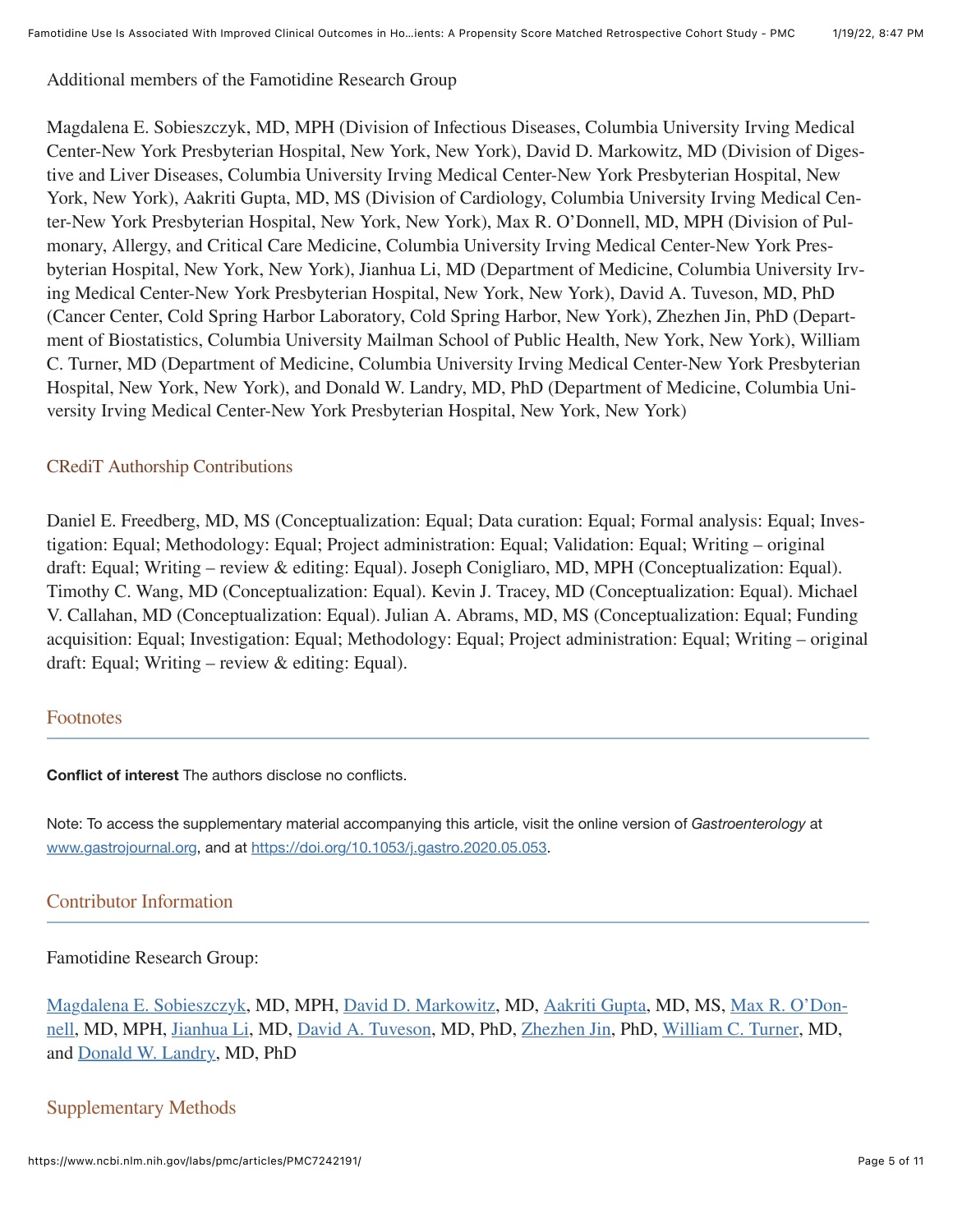### Population

Adults aged 18 years or older were eligible for the study if they were admitted to Columbia University Irving Medical Center or its affiliate the Allen Pavilion from February 25, 2020, to April 13, 2020, and tested positive for SARS-CoV-2 by nasopharyngeal polymerase chain reaction at presentation or within no more than 72 hours following admission. This 72-hour window was selected because, during the earliest phase of the SARS-CoV-2 pandemic, testing availability was limited and could take up to 72 hours for a result. Patients were excluded if they survived less than 48 hours following hospital admission or if they required urgent or semi-urgent intubation within 48 hours of hospital admission. This study was approved by the institutional review board of the Columbia University Irving Medical Center.

## Exposure

The primary exposure was use of famotidine, classified as present if famotidine was received within 24 hours of hospital admission and otherwise classified as absent. Famotidine use was ascertained directly from elec‐ tronic medical order entry records and could be intravenous or oral, at any dose or duration. Home use of famotidine was examined to understand the reason underlying in-hospital use of famotidine and was classified based on electronic medication reconciliation performed at the time of hospital admission.

#### Primary Outcome

The primary outcome was a composite of death or endotracheal intubation within 30 days of hospital admission (intubation-free survival). Mortality data were ascertained from the electronic medical record (EMR), which interfaces with the social security death index. Endotracheal intubation was ascertained from EMR documentation of need for mechanical ventilation. The rationale for the combined primary outcome was 2-fold: (1) many patients who deteriorated clinically died without being intubated, often due to transition to palliative care; (2) hospitalization stays for intubated patients with COVID-19 have been very long, and many intubated patients with COVID-19 at the time of the analyses may ultimately not survive.

#### Covariables

Based on emerging reports of risk factors for COVID-19, the following covariables were selected for inclusion in the analysis: preexisting diabetes, hypertension, coronary artery disease, heart failure, end-stage renal disease or chronic kidney disease, and chronic pulmonary disorders, all classified based on the presence of corresponding International Classification of Diseases, 10th Revision codes at the time of hospital admission; obesity, classified based on body mass index; and age, classified as <50 years, 50 to 65 years, and >65 years. To as‐ sess severity of COVID-19, the first recorded form of supplemental oxygen after triage was captured and was classified as room air, nasal cannula oxygen, or non-rebreather/similar. Use of PPIs was classified in the same manner as use of famotidine so that PPIs could be evaluated to test whether any effects of famotidine might be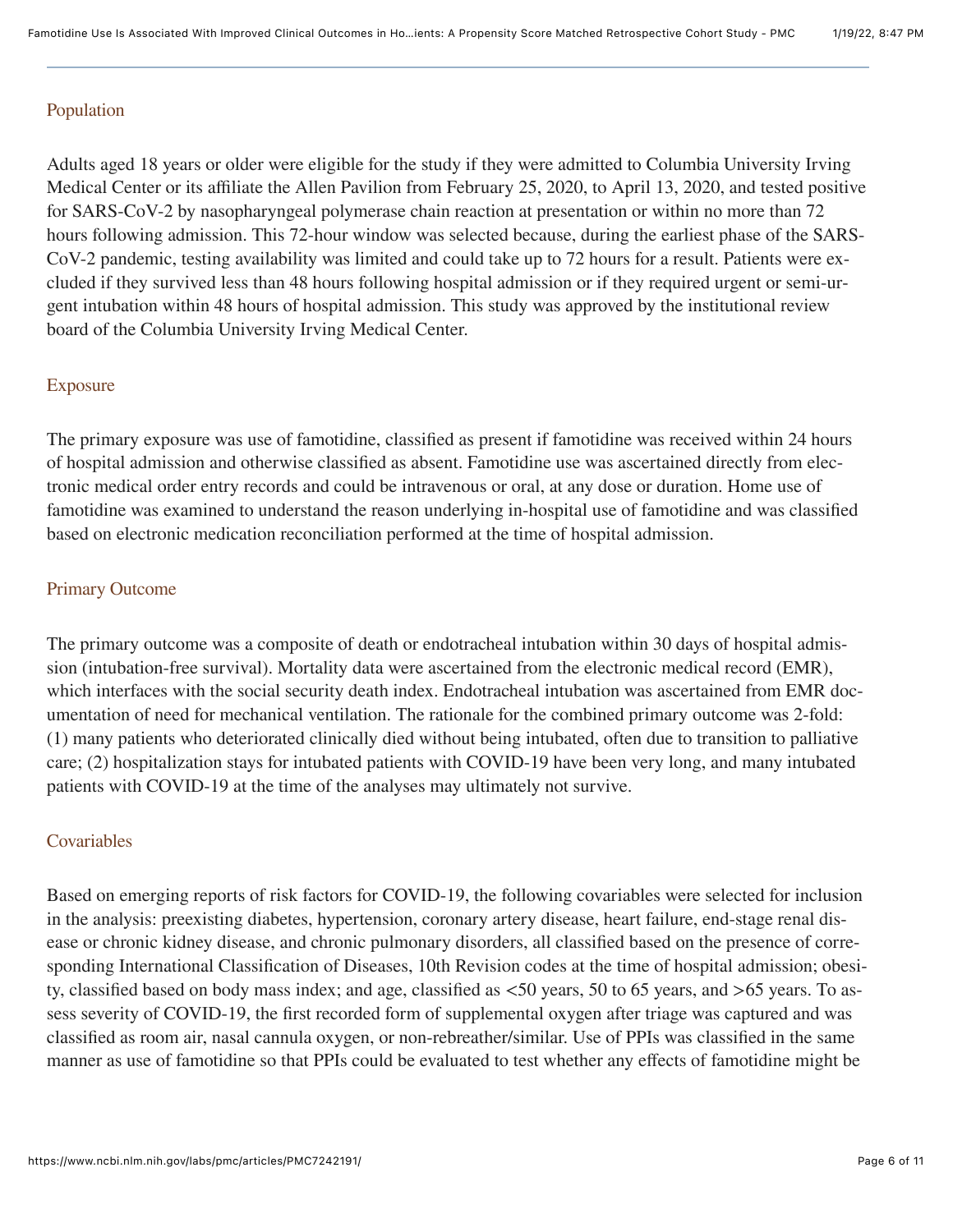related to acid suppression. The maximum value of plasma ferritin was obtained during the study period for each patient to use as a surrogate for the extent of cytokine storm (normal laboratory range 13.0 to 150.0 ng/mL).

#### Statistical Approach

Categorical variables were compared across exposure groups using  $\chi$ <sup>[2](#page-10-1)</sup> tests. Full and reduced Cox proportional hazards models were constructed within the complete cohort, with patients followed from the time of hospital admission until the first of the following events: death, intubation, 30 days of follow-up, or the close of the study on April 20, 2020. Because patients were excluded if they died or were intubated before hospital day 2, this effectively meant that patients were followed from day 2 to day 30. This design was selected to avoid im‐ mortal time bias (ie, because the exposure was classified based on the 24-hour period after hospitalization and the at-risk period did not begin until hospital day 2). Cox proportional hazards modeling was performed on the full cohort, and a matched subset was examined with propensity scoring matching to balance baseline characteristics based on use of famotidine.

This provided the opportunity for a minimum of 7 days of follow-up time for all patients in the study. The proportional hazards assumption was verified by visual inspection of time-to-event data and by testing for a nonzero slope in the Schoenfeld residuals (11). The full Cox model included all baseline variables. For the reduced model, variables were dropped stepwise unless they had a significant independent relationship with the composite outcome or unless they altered the β-coefficient representing famotidine by at least 10%. Propensity score matching was then performed to balance the baseline characteristics of patients with respect to use of famotidine with a 5:1 nearest-neighbor matching strategy and a caliper of 0.2. The primary analysis was conducted as a time-to-event model within the propensity score–matched cohort, using the same approach. All analyses were performed using STATA statistical software (version 14; StataCorp, College Station, TX) at the  $\alpha$  = 0.05 level of significance.

#### Additional Analyses

Several sensitivity analyses were performed. First, use of PPIs was compared with no PPIs within the complete (unmatched) cohort after excluding those who used famotidine. The purpose of this analysis was to test whether unmeasured patient characteristics related to use of acid suppression rather than famotidine were associated with improved outcomes in COVID-19. Second, an additional study cohort was built including records from patients who tested negative for SARS-CoV-2 during the study period. Within this cohort, use of famotidine was compared with no famotidine to test whether unmeasured patient characteristics related to use of famotidine were associated with improved outcomes regardless of reason for hospitalization (ie, to test whether the observed association with famotidine was specific for patients with COVID-19).

#### Supplemental Table 1

Patient Characteristics at the Time of Hospital Admission for COVID-19, Stratified by Use of Famotidine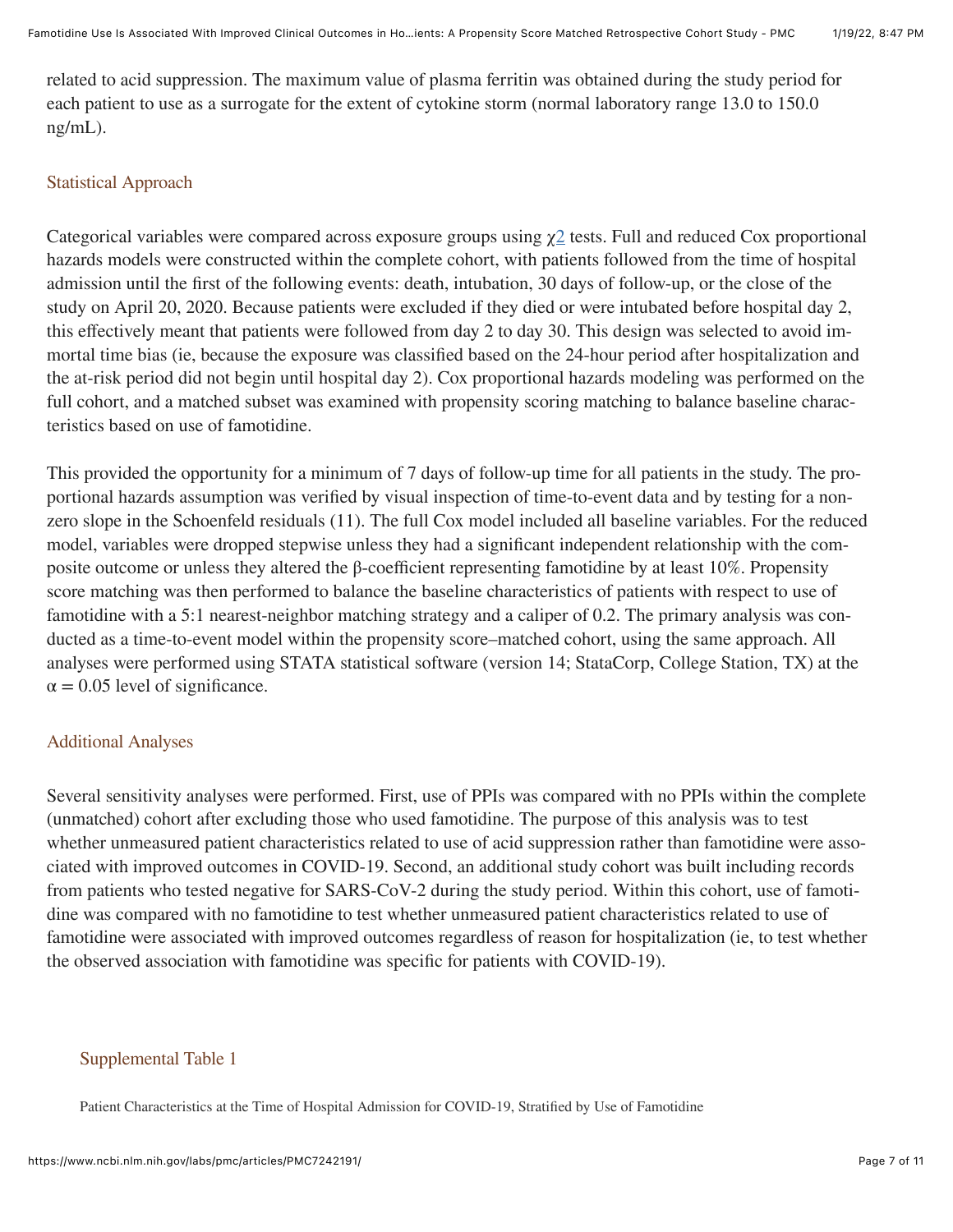| <b>Characteristics</b>           | <b>Complete cohort</b> |                      |       | After propensity score matching                 |                     |           |
|----------------------------------|------------------------|----------------------|-------|-------------------------------------------------|---------------------|-----------|
|                                  | Famotidine ( $n =$     | No famotidine $(n =$ |       | <i>P</i> value Famotidine ( $n = No$ famotidine |                     | $P$ value |
|                                  | 84), n (%)             | 1536), $n$ (%)       |       | 84), n (%)                                      | $(n = 420), n (\%)$ |           |
| Age $(y)$                        |                        |                      | .39   |                                                 |                     | .51       |
| $<$ 50                           | 13(15)                 | 320(21)              |       | 13(15)                                          | 57(14)              |           |
| $50 - 65$                        | 31(37)                 | 483 (31)             |       | 31(37)                                          | 184 (44)            |           |
| $>65$                            | 40(48)                 | 733 (48)             |       | 40(48)                                          | 179(43)             |           |
| Female sex                       | 39(46)                 | 864 (56)             | .63   | 39 (46)                                         | 208(50)             | .60       |
| Race/ethnicity                   |                        |                      | .20   |                                                 |                     | .90       |
| Hispanic                         | 25(30)                 | 601 (39)             |       | 25(30)                                          | 127(30)             |           |
| White, non-<br>hispanic          | 19(23)                 | 336 (22)             |       | 19(23)                                          | 82 (20)             |           |
| Black, non-<br>hispanic          | 18(21)                 | 322(21)              |       | 18(21)                                          | 102(24)             |           |
| Other                            | 22(26)                 | 277(18)              |       | 22(26)                                          | 109(26)             |           |
| BMI, $\text{kg/m}^2$             |                        |                      | $.17$ |                                                 |                     | .97       |
| $<$ 25.0                         | 15(18)                 | 295 (19)             |       | 15(18)                                          | 66 (16)             |           |
| $25.0 - 29.9$                    | 30(36)                 | 388 (25)             |       | 30(36)                                          | 157(37)             |           |
| (overweight)                     |                        |                      |       |                                                 |                     |           |
| $\geq$ 30 (obese)                | 22(26)                 | 434 (28)             |       | 22(26)                                          | 110(26)             |           |
| Not recorded                     | 17(20)                 | 419 (27)             |       | 17(20)                                          | 87(21)              |           |
| Comorbidities                    |                        |                      |       |                                                 |                     |           |
| Diabetes                         | 24(29)                 | 311 (20)             | .07   | 24(29)                                          | 106(25)             | .52       |
| Hypertension                     | 29(35)                 | 428 (28)             | .19   | 29(35)                                          | 124(30)             | .36       |
| CAD                              | 9(11)                  | 109(7)               | .21   | 9(11)                                           | 37(9)               | .58       |
| Heart failure                    | 7(8)                   | 85(6)                | .28   | 7(8)                                            | 26(6)               | .47       |
| ESRD or CKD                      | 11(13)                 | 130(8)               | .14   | 11(13)                                          | 47(11)              | .62       |
| Chronic pul-<br>monary disorders | 2(2)                   | 120(8)               | .07   | 2(2)                                            | 6(11)               | .52       |
| Initial oxygen<br>requirement    |                        |                      | .39   |                                                 |                     | .85       |
| Room air                         | 25(30)                 | 378 (25)             |       | 25(30)                                          | 116(28)             |           |
| Nasal canula                     | 38 (45)                | 678 (44)             |       | 38(45)                                          | 187(44)             |           |
| Non-rebreather or<br>similar     | 21(25)                 | 480 (31)             |       | 21(25)                                          | 117(28)             |           |

BMI, body mass index; CAD, coronary artery disease; CKD, chronic kidney disease; ESRD, end-stage renal disease.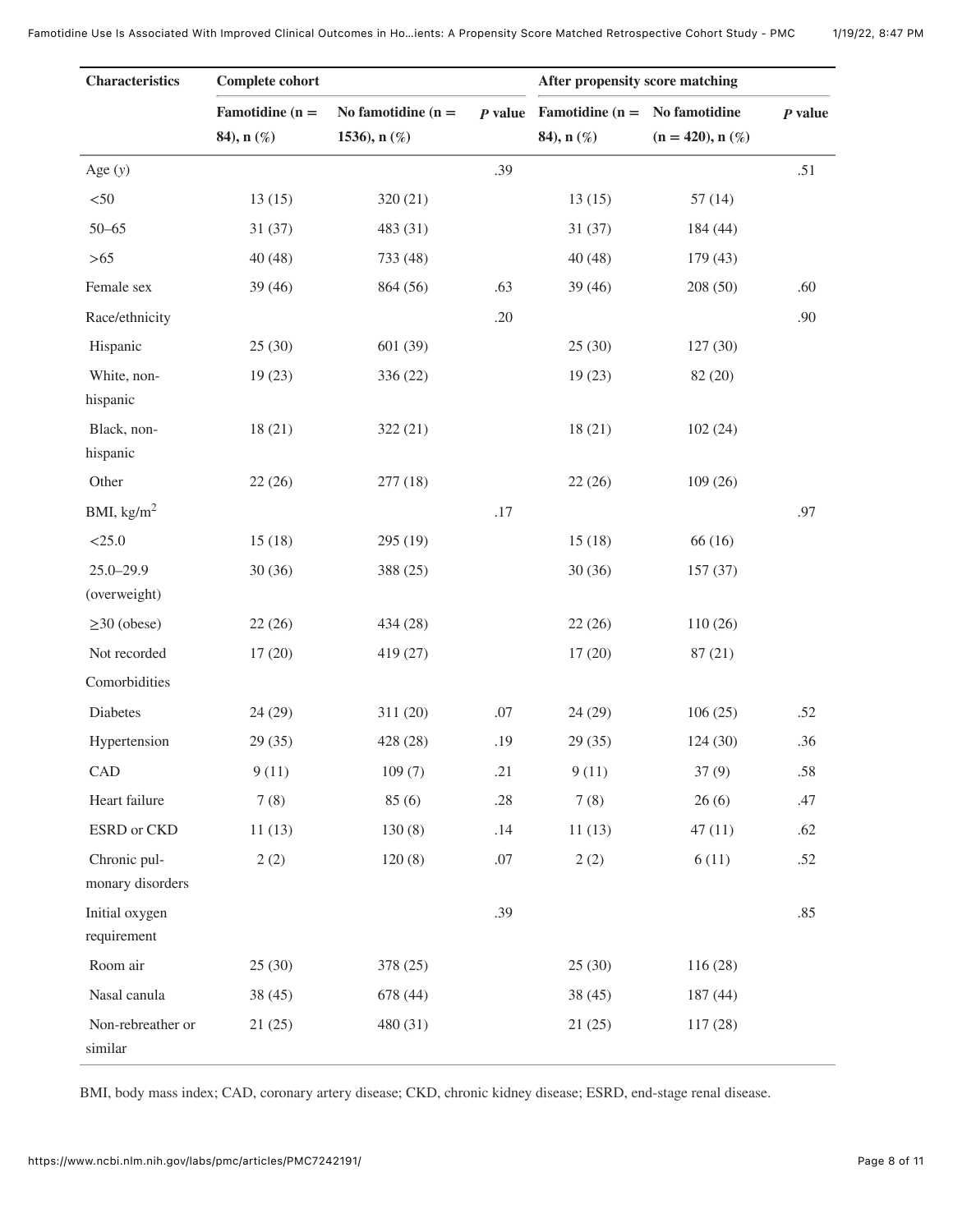# Supplemental Table 2

Final Cox Proportional Hazards Model of risk factors for death or Intubation Among Patients With COVID-19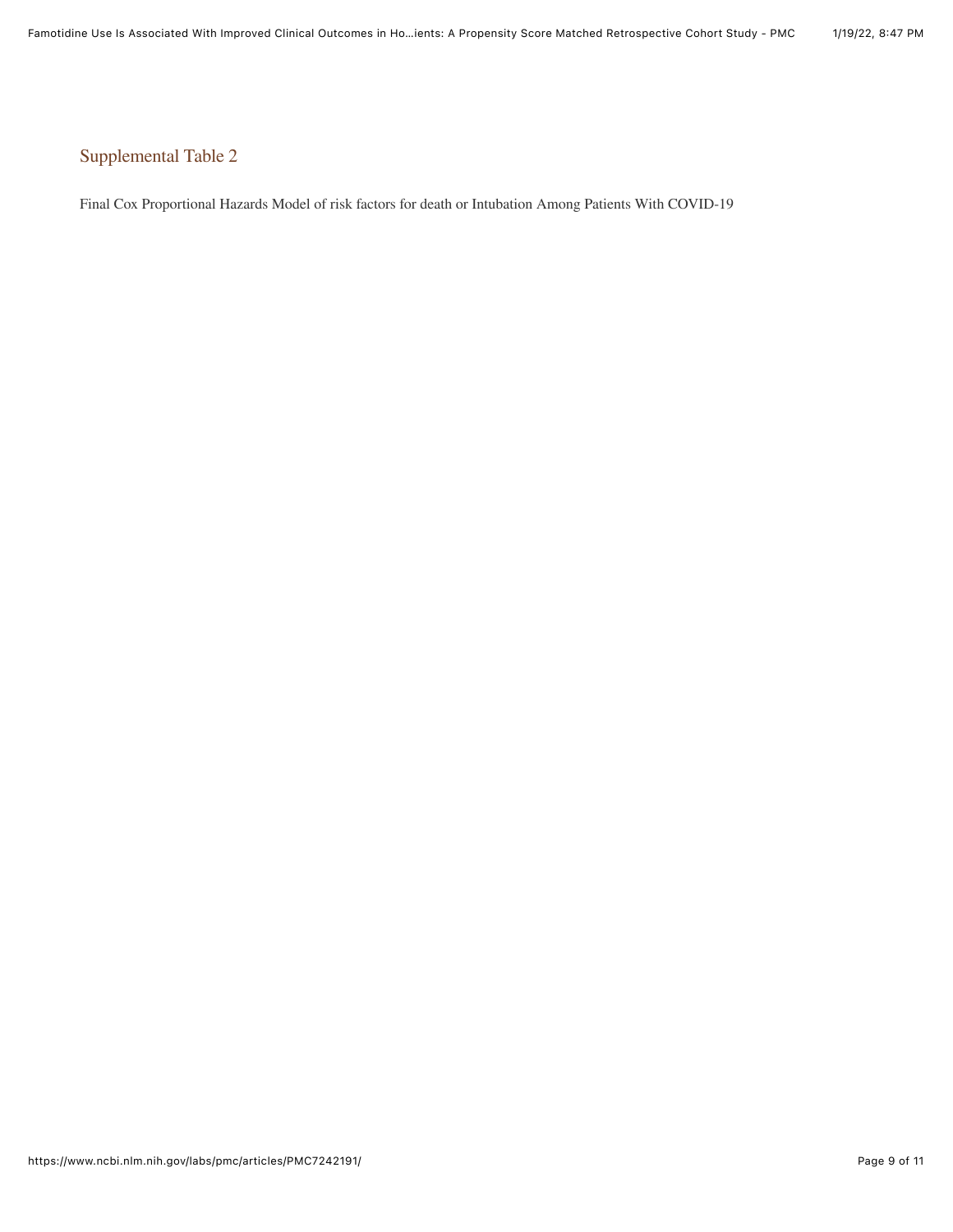| <b>Characteristics</b>           | Death or intubation/n at risk (%) Hazard ratio (95% CI) |                     |                                         |  |
|----------------------------------|---------------------------------------------------------|---------------------|-----------------------------------------|--|
|                                  |                                                         | <b>Full model</b>   | <b>Final model</b>                      |  |
| Famotidine                       |                                                         |                     |                                         |  |
| No                               | 332/1536 (22)                                           | Reference           | Reference                               |  |
| Yes                              | 8/84(10)                                                |                     | $0.43(0.21-0.86)$ $0.42(0.21-0.85)$     |  |
| Age $(y)$                        |                                                         |                     |                                         |  |
| $<$ 50                           | 19/333(5.7)                                             | Reference           | Reference                               |  |
| $50 - 65$                        | 75/514 (15)                                             |                     | 2.94 (1.77-4.89) 3.03 (1.83-5.03)       |  |
| > 65                             | 246/773 (32)                                            |                     | $7.51(4.66-12.1)$ $7.68(4.79-12.3)$     |  |
| Sex                              |                                                         |                     |                                         |  |
| Male                             | 197/909 (22)                                            | Reference           |                                         |  |
| Female                           | 143/711 (20)                                            | $1.11(0.89-1.38)$   |                                         |  |
| Race/ethnicity                   |                                                         |                     |                                         |  |
| Hispanic                         | 129/626 (21)                                            | Reference           |                                         |  |
| White, non-Hispanic              | 84/355 (24)                                             | $0.99(0.75-1.31)$   |                                         |  |
| Black, non-Hispanic              | 59/340 (17)                                             | $0.82(0.60-1.13)$   |                                         |  |
| Other                            | 68/299 (23)                                             | $1.14(0.85-1.53)$   |                                         |  |
| Body mass index, $\text{kg/m}^2$ |                                                         |                     |                                         |  |
| < 25.0                           | 86/310 (28)                                             | Reference           |                                         |  |
| 25.0-29.9 (overweight)           | 92/418 (22)                                             | $0.88(0.65-1.18)$   |                                         |  |
| $\geq$ 30 (obese)                | 89/456 (20)                                             | $0.97(0.72 - 1.31)$ |                                         |  |
| Not recorded                     | 73/436 (17)                                             | $0.67(0.49 - 0.92)$ |                                         |  |
| Comorbidities                    |                                                         |                     |                                         |  |
| Diabetes                         | 72/335 (21)                                             | $1.02(0.75 - 1.37)$ |                                         |  |
| Hypertension                     | 94/457 (21)                                             |                     | $0.72(0.54 - 0.97)$ $0.74(0.58 - 0.94)$ |  |
| CAD                              | 24/118 (20)                                             | $0.77(0.49-1.21)$   |                                         |  |
| Heart failure                    | 24/92(26)                                               | $1.06(0.67-1.67)$   |                                         |  |
| ESRD or CKD                      | 33/141(23)                                              | $1.16(0.77-1.75)$   |                                         |  |
| Chronic pulmonary disorders      | 29/122 (24)                                             | $1.29(0.87-1.93)$   |                                         |  |
| Initial oxygen requirement       |                                                         |                     |                                         |  |
| Room air                         | 52/403(13)                                              | Reference           |                                         |  |
| Nasal canula                     | 155/716 (22)                                            |                     | $1.60(1.17-2.19)$ $1.63(1.19-2.24)$     |  |
| Non-rebreather                   | 133/501 (27)                                            |                     | 2.48 (1.79-3.44) 2.39 (1.73-3.29)       |  |

CAD, coronary artery disease; CKD, chronic kidney disease; ESRD, end-stage renal disease.